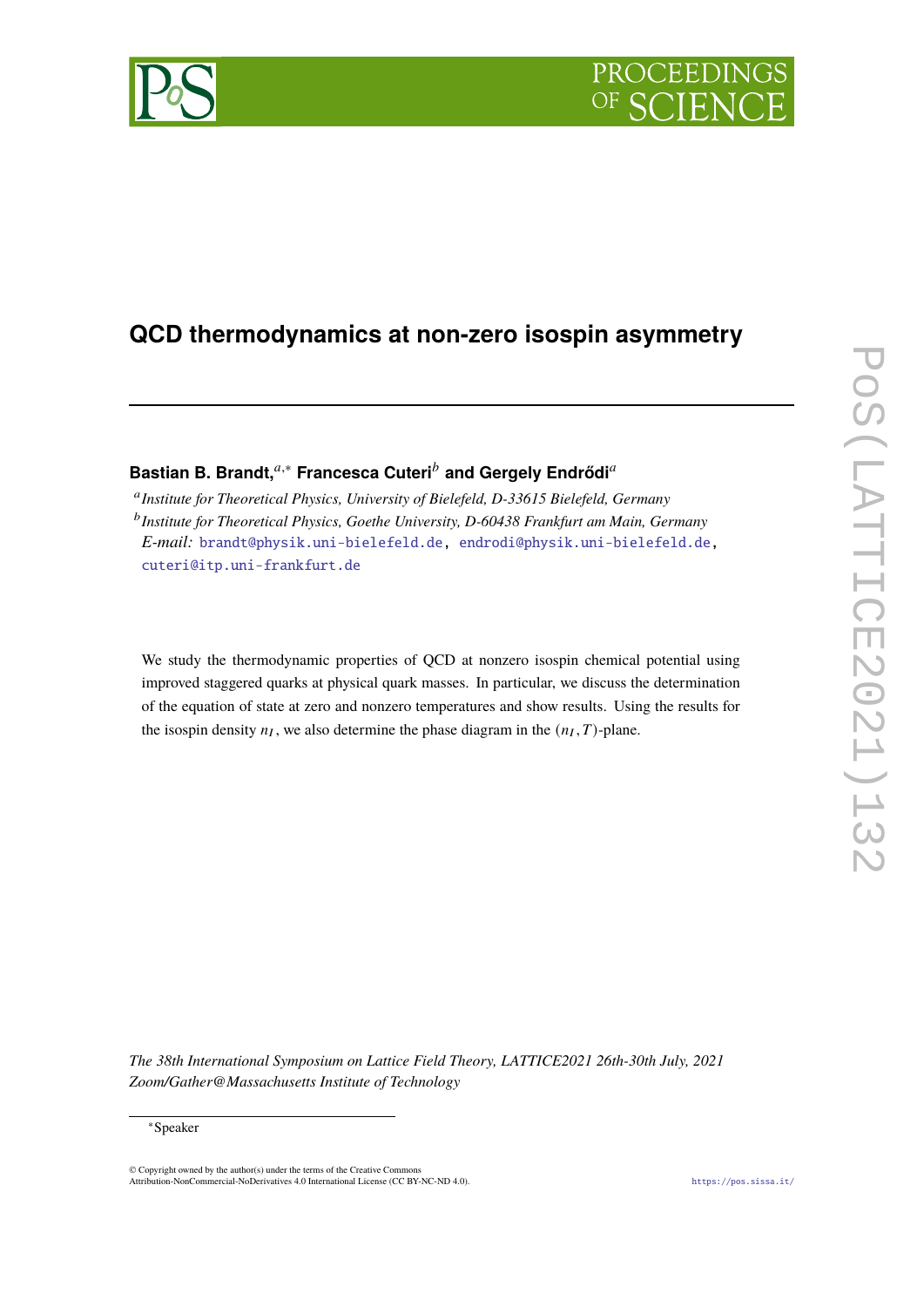#### **1. Introduction**

The QCD phase diagram and the equation of state (EoS) at non-zero quark densities have been the subject of intense experimental and theoretical research in the past two decades. Physical systems typically feature a non-zero charge and strangeness chemical potential on top of the baryon chemical potential. The effect of the latter is usually dominant, but the other chemical potentials can potentially also contribute a sizeable and important contribution to the dynamics of the system. Furthermore, in some cases the charge chemical potential can play the major role. This is the case for an early Universe starting with large lepton flavour asymmetries [\[1–](#page-6-0)[3\]](#page-6-1). Non-zero charge chemical potential directly translates into a non-zero isospin chemical potential  $\mu_I$ . While lattice simulations with a generic combination of quark chemical potentials suffer from the infamous complex action (or sign) problem, QCD at pure isospin chemical potential, i.e. at vanishing other chemical potential components, has a real action and is amenable to direct Monte-Carlo simulations.

In the past few years we have performed extensive studies of QCD at non-zero isospin asymmetry. In particular, we have computed the continuum phase diagram at physical pion mass [\[4,](#page-6-2) [5\]](#page-6-3), first discussed in chiral perturbation theory in Ref.  $[7]$ <sup>[1](#page-1-0)</sup>, featuring the standard hadronic and quark-gluon plasma (QGP) phases and a phase with a Bose-Einstein condensate of charged pions (BEC phase). The phase diagram is shown in Fig. [1.](#page-1-1) Furthermore, perturbation theory predicts the existence of a superconducting BCS phase at asymptotically large  $\mu_I$  [\[7\]](#page-7-1) and we are currently investigating whether this phase could already be present for the intermediate chemical potentials at our disposal, see Ref. [\[14\]](#page-7-2) and the contribution to these proceedings Ref. [\[15\]](#page-7-3).

<span id="page-1-1"></span>

**Figure 1:** Continuum phase diagram of QCD at pure isospin chemical potential [\[4,](#page-6-2) [5\]](#page-6-3) (taken from Ref. [\[6\]](#page-7-0)).

In this proceedings article we discuss the extraction of the EoS at non-zero  $\mu_I$  and present results for different temperatures and  $N_t = 8$ , 10 and 12 lattices. First accounts on our study of the EoS have been given in Refs. [\[3,](#page-6-1) [6,](#page-7-0) [16\]](#page-7-4). Furthermore, we present the phase diagram in the plane of isospin density and temperature,  $(n_I, T)$ -plane, for which we perform a tentative continuum extrapolation.

#### **2. The equation of state at non-zero isospin asymmetry**

The extraction of the EoS at  $T = 0$  has so far been done on a single lattice spacing only. The details have already been published in Ref. [\[17\]](#page-7-5). To extract the EoS at  $\mu_I \neq 0$  and  $T \neq 0$ , we use the ensembles of Ref. [\[4\]](#page-6-2), which have already been used to map out the phase diagram up to  $\mu_I/m_\pi \leq 0.9$ . We refer the interested reader to this reference for the simulation details. The ensembles we use entail three different temporal extents,  $N_t = 8$ , 10 and 12, with an aspect ratio

<span id="page-1-0"></span><sup>1</sup>First pioneering studies on the phase structure have been reported in Refs. [\[8–](#page-7-6)[13\]](#page-7-7).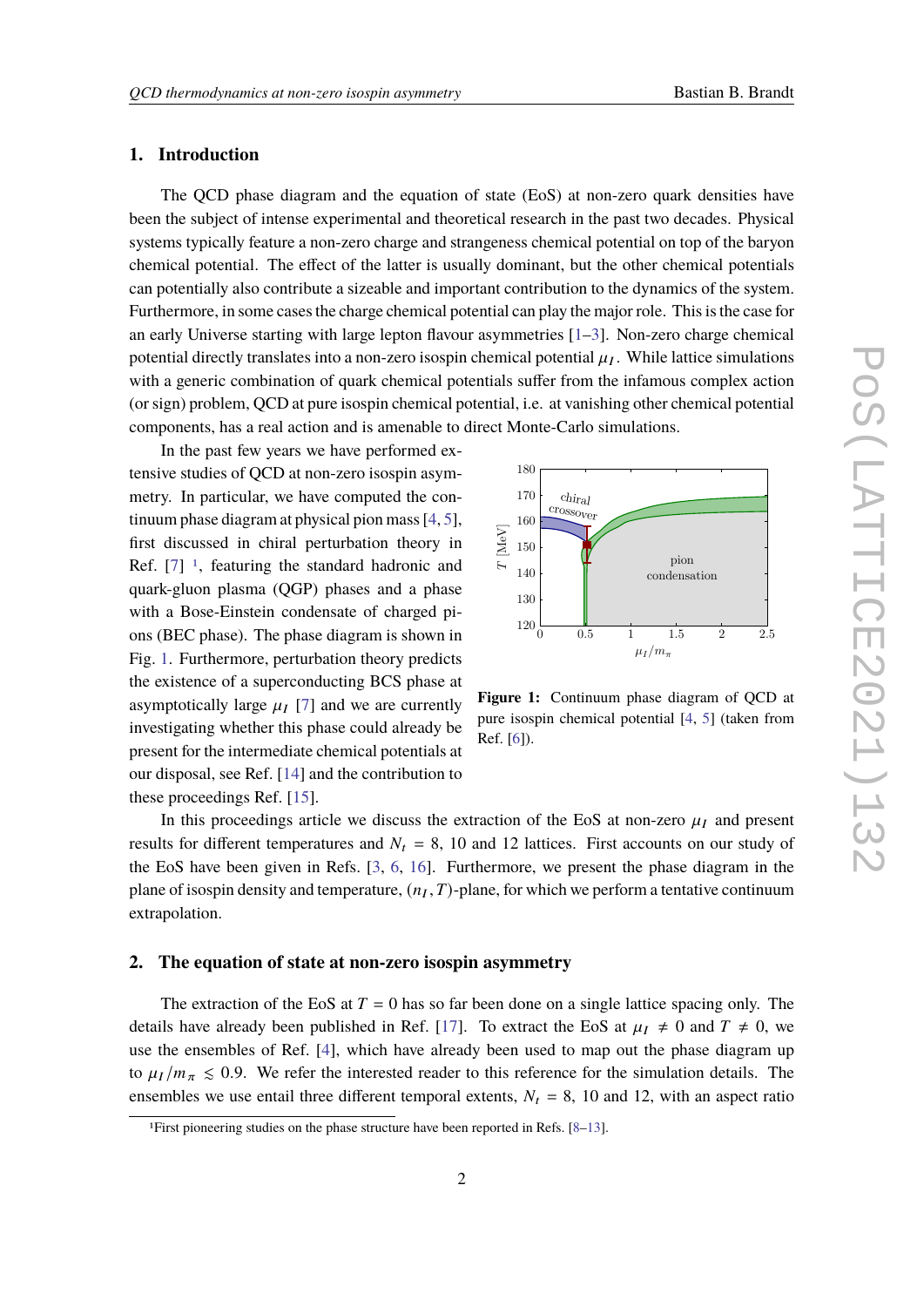$N_s/N_t \approx 3$ , and are set up with physical mass u, d and s quarks (u and d are mass-degenerate). To simulate this setup, we use improved rooted staggered fermions with two levels of stout smearing. Simulations are done at non-vanishing regulator  $\lambda$  (pionic source) and results are extrapolated to  $\lambda = 0$  using the improvement program described in Ref. [\[4\]](#page-6-2). The most important observable for this proceedings article is the isospin density  $n_I$ , for which the definition and extrapolation details are discussed in Ref. [\[17\]](#page-7-5). From now on we will only use quantities which have already been extrapolated to  $\lambda = 0$ .

#### **2.1 Extracting the EoS from the isospin density**

To compute the EoS from the lattice, the main task is the computation of the isospin density, pressure  $p$  and the interaction measure  $I$ , which determine the other related quantities. For energy and entropy density,  $\epsilon$  and s, for instance, we have

<span id="page-2-2"></span>
$$
\epsilon = I + 3p \quad \text{and} \quad s = \frac{\epsilon + p - \mu_I n_I}{T} \,. \tag{1}
$$

The isospin density can be computed directly from the simulations, see Ref. [\[17\]](#page-7-5). What remains is the computation of  $p$  and  $I$ . It is convenient to rewrite these quantities as

$$
p(T, \mu_I) = p(T, 0) + \Delta p(T, \mu_I) \quad \text{and} \quad I(T, \mu_I) = I(T, 0) + \Delta I(T, \mu_I). \tag{2}
$$

The  $\mu_I = 0$  contributions are already available in the literature, e.g. [\[18,](#page-7-8) [19\]](#page-7-9). For our action results are also available in Ref. [\[20\]](#page-7-10). This leaves the computation of the modifications of the EoS due to the isospin chemical potential,  $\Delta p$  and  $\Delta I$ . The computation of the modification of the pressure has already been discussed in Refs. [\[3,](#page-6-1) [6,](#page-7-0) [16\]](#page-7-4). It can be computed using

<span id="page-2-1"></span>
$$
\Delta p(T, \mu_I) = \int_0^{\mu_I} d\mu \, n_I(T, \mu) \,. \tag{3}
$$

The computation of the interaction measure uses the relation

<span id="page-2-0"></span>
$$
\frac{I(T,\mu)}{T^4} = T\frac{\partial}{\partial T}\left(\frac{p(T,\mu_I)}{T^4}\right) + \frac{\mu_I n_I(T,\mu_I)}{T^4}.
$$
\n(4)

There are two basic possibilities to compute  $I$ : (a) rewrite it as a derivative of the partition function with respect to the lattice scale at non-zero chemical potentials (see, e.g., Ref. [\[21\]](#page-7-11)) and evaluate the relevant observables using  $\mu_I = 0$  subtraction; (b) use a two-dimensional interpolation of the results for  $n_I$  to obtain the function  $n_I(T, \mu_I)$  and use Eq. [\(4\)](#page-2-0). Both have different systematics and challenges and eventually one wants to compare the results from the two methods. Overall we found a careful implementation of method (b) to lead to more accurate results, which we will present in the following.

To be able to evaluate  $I$ , we can insert the pressure from Eq.  $(3)$ , which results in (see also Ref. [\[3\]](#page-6-1))

$$
\Delta I(T, \mu_I) = \mu_I n_I(T, \mu_I) + \int_0^{\mu_I} d\mu_I' \left[ T \frac{\partial}{\partial T} - 4 \right] n_I(T, \mu_I'). \tag{5}
$$

Thus, given a suitable differentiable and integrable interpolation for  $n_I(T, \mu_I)$ , we can compute the interaction measure using this expression.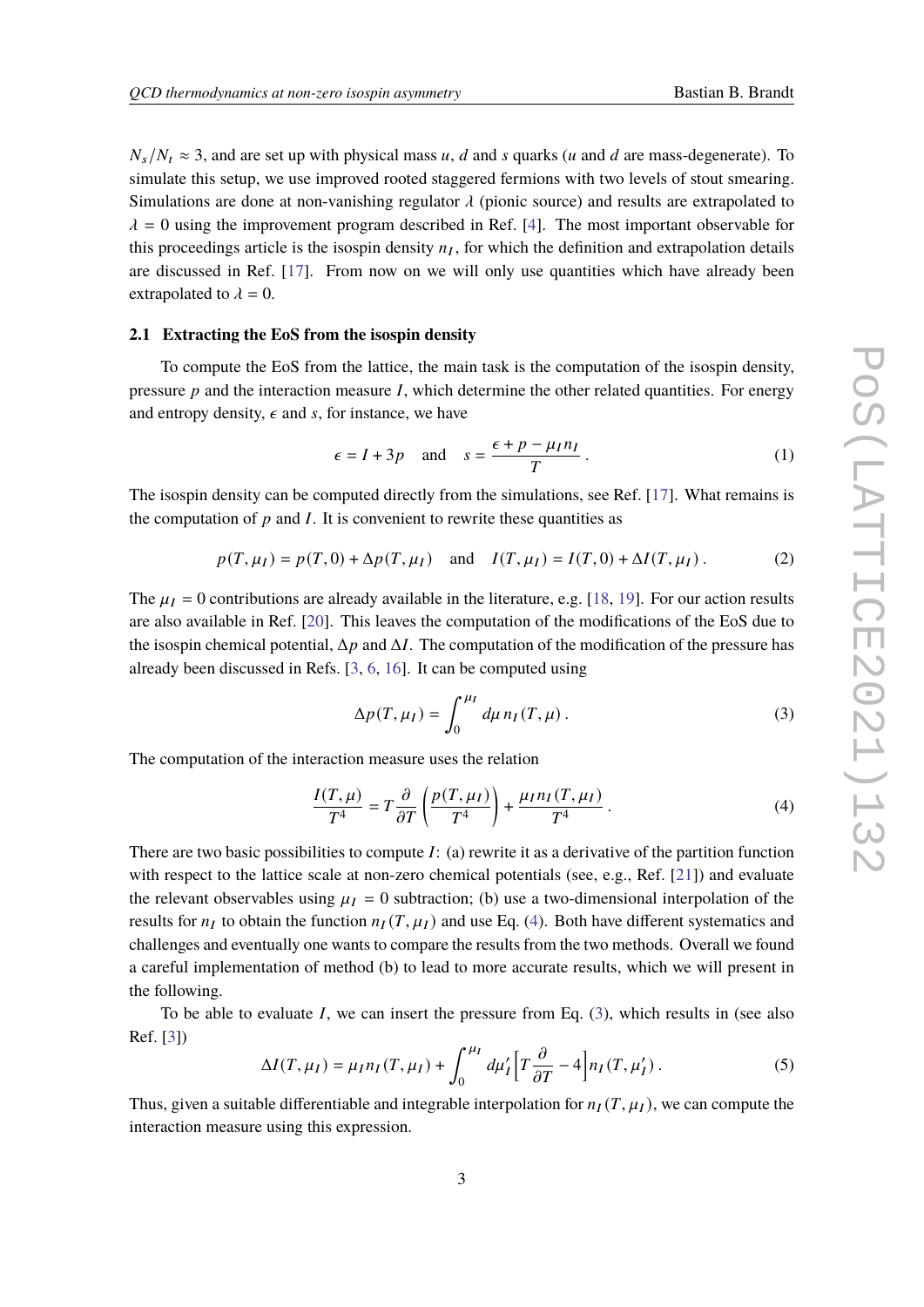#### **2.2 Interpolation of the isospin density**

The remaining task is performing the interpolation, ideally in a way which is as modelindependent as possible. Note, that an interpolation of an unknown function based on a discrete set of points with uncertainties is an ill-posed inverse problem and, as such, does not have a unique solution. So one of the tasks is to find a solution which is close to the actual physical solution. This is already true for the interpolations of the EoS at  $\mu_I = 0$  and will remain true through the necessary interpolation for  $n_l$  at  $\mu_l \neq 0$ . Here we will try to remain as model-independent as possible by using all possible two-dimensional spline interpolations which provide a "good" description of the data. These spline interpolations are generated by a spline Monte-Carlo discussed in Ref. [\[22\]](#page-8-0). The included weight function, as well as the imposed boundary conditions are chosen carefully to reduce model dependence as much as possible. In addition, the spline boundary conditions can be used to include additional physical information on the function at hand.

For the interpolation of  $n_I$ , we use twodimensional cubic splines for which we set the outer spline grid point at small  $\mu_I$  to  $\mu_I = 0$  and impose the physical conditions that  $n_I$  and its second derivative are zero on the  $\mu_I = 0$  axis ( $n_I$  is an odd function of  $\mu_I$ ). The position of the other outer grid point in  $\mu_I$ -direction and the outer grid points in Tdirection is variable and we keep the second derivatives at the outer points as free parameters (note, that all other boundary conditions are determined by the interpolation). In the weight for the Monte-Carlo average we use the Akaike information criterion as action (see Ref. [\[22\]](#page-8-0) and references therein for details) and include another term which

<span id="page-3-1"></span>

**Figure 2:** Two-dimensional interpolation of the isospin density on the  $N_t = 8$  ensembles as explained in the text.

is designed to suppress oscillatory solutions (see section 4 in Ref.  $[23]$ ).<sup>[2](#page-3-0)</sup> The associated free parameter for a relative weighting of the two terms is kept as small as possible, while not leading to solutions which oscillate strongly.

The resulting interpolation on a  $N_t = 8$  lattice is shown for a set of temperatures in Fig. [2.](#page-3-1) The uncertainties include the uncertainty due to the individual data points (computed using the bootstrap procedure with 1000 samples) and from the Monte-Carlo over spline interpolations.

#### **2.3 Results for the EoS**

Given the spline interpolation discussed in the previous section, we can now compute  $\Delta p$  and  $\Delta I$  from Eqs. [\(3\)](#page-2-1) and [\(4\)](#page-2-0), evaluating the derivatives and integrals analytically. Using Eq. [\(1\)](#page-2-2) we further evaluate the energy and entropy densities. The results are shown for different temperatures

<span id="page-3-0"></span><sup>&</sup>lt;sup>2</sup>In practice, we have used  $D$  as defined in eq. (15) in Ref. [\[23\]](#page-8-1), replacing f in the denominators by its statistical uncertainty and with  $\epsilon$  set according to a small fraction of the width between the datapoints closest to the varied grid point.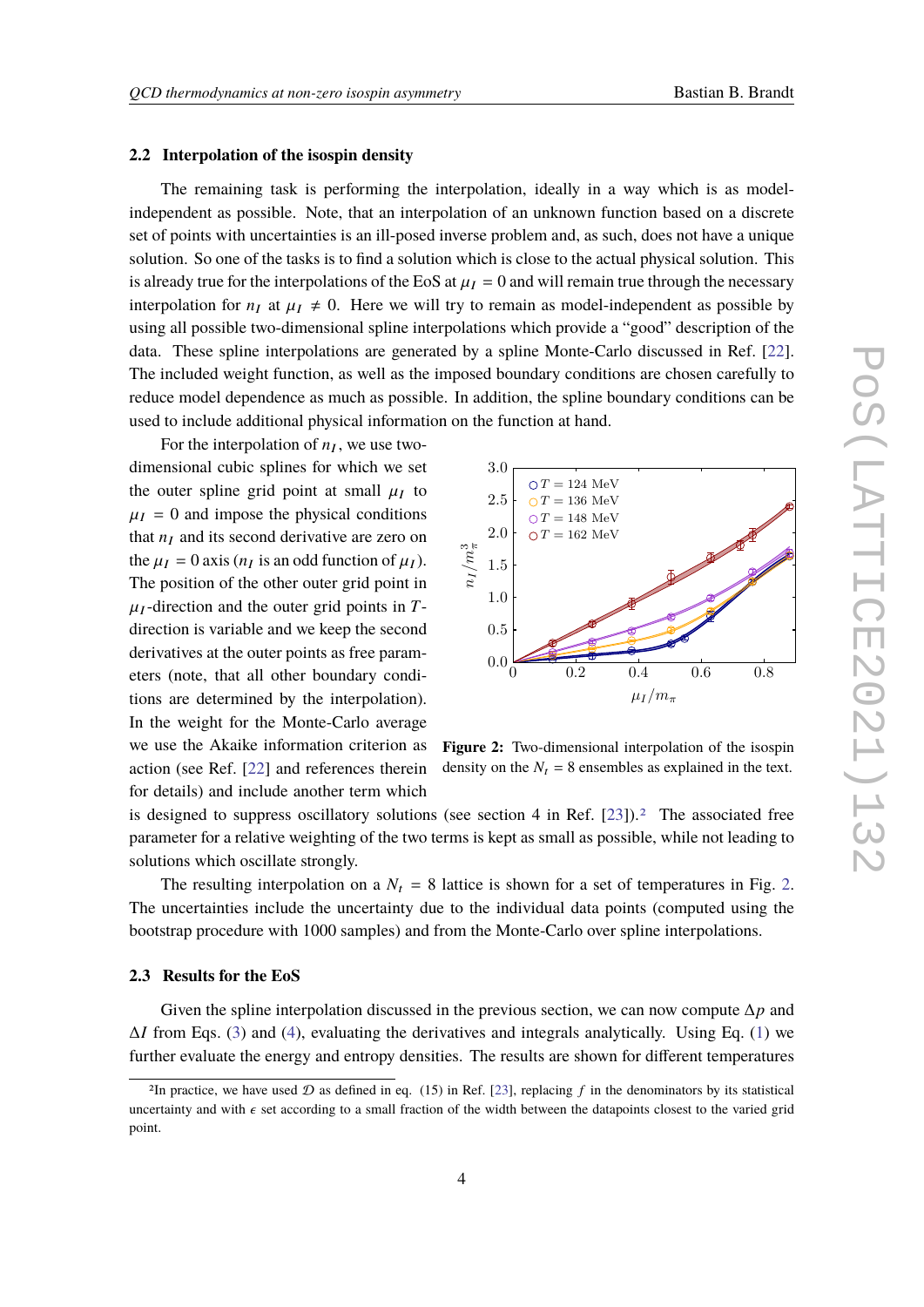<span id="page-4-0"></span>

**Figure 3:** Results for the pressure (top-left), the interaction measure (top-right), the energy density (bottomleft) and and the entropy density (bottom-right). The results have been obtained on our lattice with  $N_t = 8$ from the spline interpolation of the isospin density discussed in the main text. The dark gray curves are the  $T = 0$  results from Ref. [\[17\]](#page-7-5).

and the  $N_t = 8$  ensemble in Fig. [3.](#page-4-0) We also show the  $T = 0$  results from Ref. [\[17\]](#page-7-5) (dark gray curves). Evidence for the presence of the pion condensate in the EoS is given by the characteristic behavior of the interaction measure (top-right). At  $T = 0$  it initially increases starting at the BEC phase boundary,  $\mu_I/m_\pi = 0.5$ , before reaching a maximum at around  $\mu_I/m_\pi \approx 0.66$  from where it decreases and becomes negative at around  $\mu_I/m_\pi \approx 0.84$ . Note, that for  $T = 0$  the interaction measure and the other quantities vanish at  $\mu_I = 0$ . These findings are in agreement with the results from chiral perturbation at next-to-leading order [\[24\]](#page-8-2). The same behavior can still be seen for  $T = 120$  MeV and to some extent for  $T = 145$  MeV, where, however, the maximum (if it still exists) is shifted towards larger values of  $\mu_I$ . For  $T = 165$  MeV the system hardly enters the BEC phase and no sign of pion condensation is present in  $\Delta I$ . The BEC phase also leads to non-monotonous behavior of the entropy density with  $\mu_I$  at low temperatures.

Similar results are available for the  $N_t = 10$  and 12 lattices and we show a comparison between the results for pressure and interaction measure in Fig. [4.](#page-5-0) While for the interaction measure the bands overlap in most regions of parameter space, the pressure shows clear signs for sizeable lattice artifacts at  $N_t = 8$ . This is not unexpected given the large lattice artifacts for the leading order Taylor coefficient at  $N_t = 8$  observed in Ref. [\[25\]](#page-8-3) together with the fact that the Taylor expansion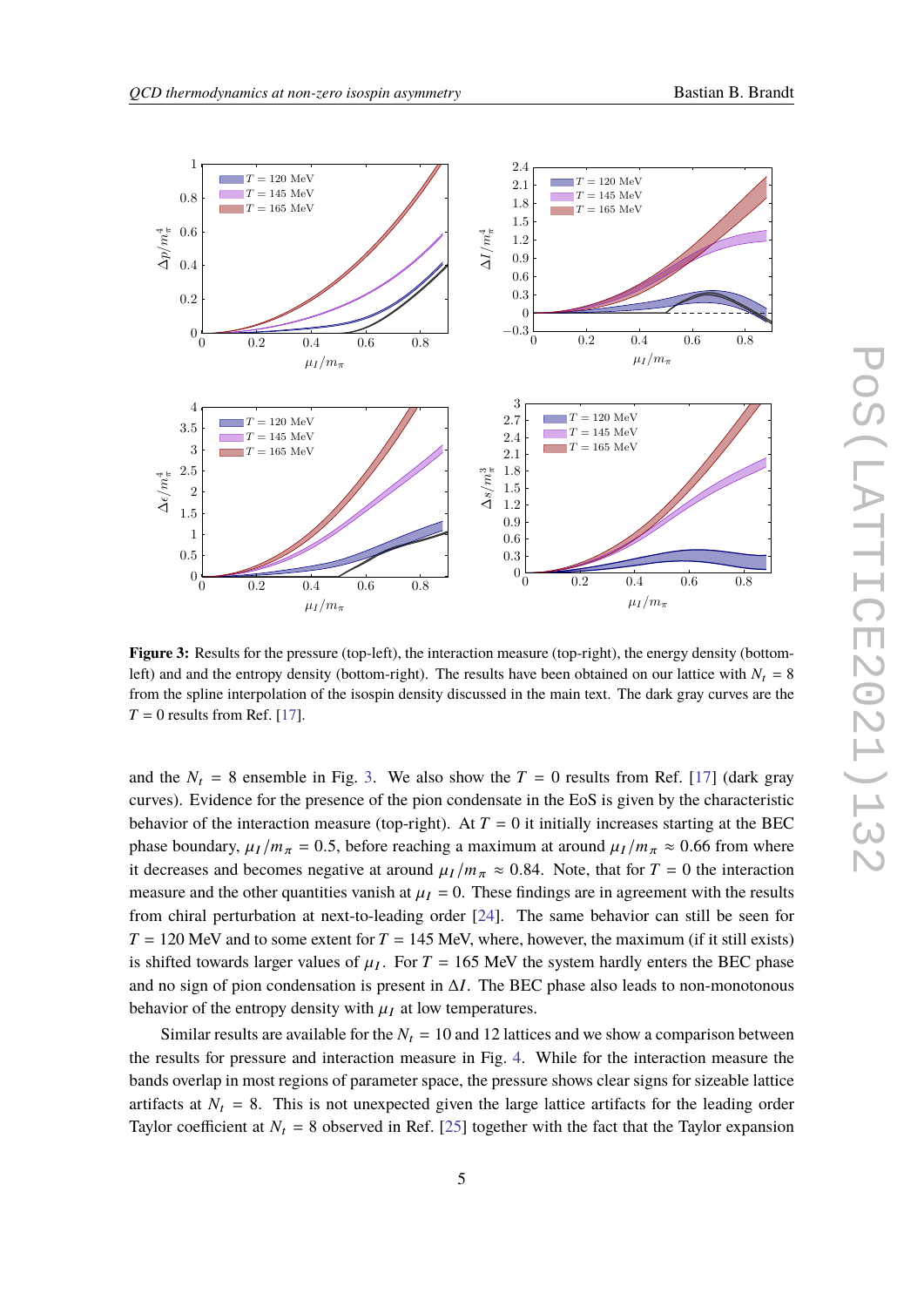<span id="page-5-0"></span>

**Figure 4:** Comparison of the results for pressure (left) and interaction measure (right) for different values of  $N_t$ . The bands with the solid bounding lines are the ones for  $N_t = 8$  as shown already in Fig. [3,](#page-4-0) the ones with the shaded bounding lines the ones for  $N_t = 10$  and the ones with dotted bounding lines the ones for  $N_t = 12$ .

provides a good description for the data at small  $\mu_I$  [\[5\]](#page-6-3) and the accumulation of differences in  $n_I$ in the integration to obtain  $\Delta p$ , see Eq. [\(3\)](#page-2-1). Consequently,  $N_t = 8$  is not yet within the scaling region for a leading order continuum limit, for which  $N_t = 16$  lattices are needed for a reliable extrapolation.

### **3.** The phase diagram in the  $(n_I, T)$ -plane

<span id="page-5-1"></span>With the interpolation for  $n_I$  we can also determine the phase diagram in the  $(n_I, T)$ -plane. A tentative continuum extrapolation of the phase diagram using the  $N_t = 10$  and 12 results only (for the same reasoning as above we do not expect  $N_t = 8$  to be in the scaling region) is shown in Fig. [5.](#page-5-1) Note, that lattice results are not available below  $T = 120$  MeV, but we have matched the continuum extrapolation to next-to-leading order chiral perturbation theory at a temperature of 30 MeV [\[26\]](#page-8-4),



**Figure 5:** Tentative continuum extrapolation for the phase diagram in the  $(n_I, T)$ -plane, as explained in the main text. The red line corresponds to the next-to-leading chiral perturbation theory prediction at small temperatures [\[26\]](#page-8-4).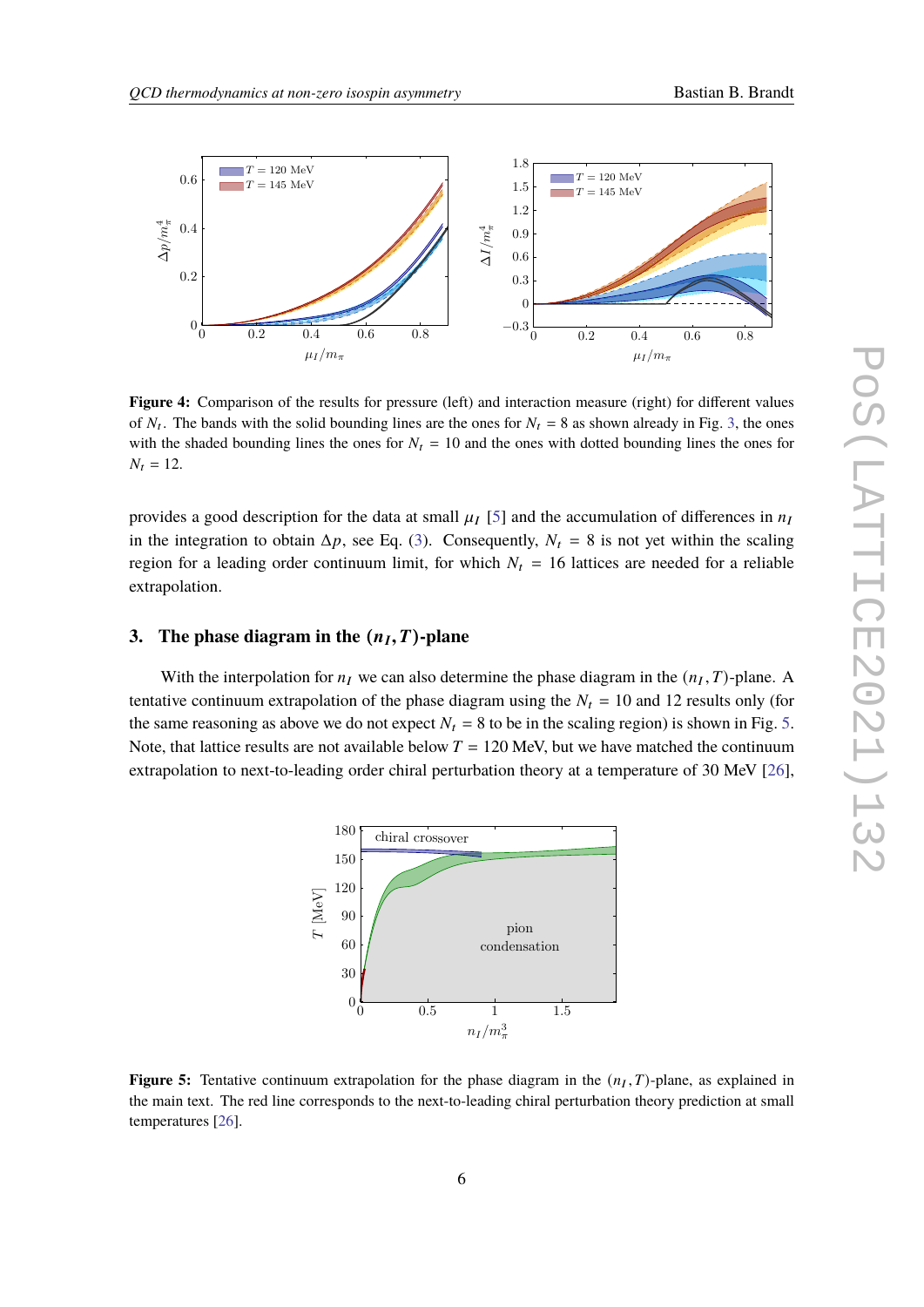shown in Fig. [5](#page-5-1) as the red line. We note, that the  $N_t = 10$  and 12 phase boundaries are fully included in the uncertainties for the continuum phase boundaries. A final continuum extrapolation will be obtained once the  $N_t = 16$  results become available.

#### **4. Conclusions**

We have shown first results for the full equation of state at non-zero isospin chemical potential from  $N_t = 8$ , 10 and 12 ensembles. The results have been obtained from a two-dimensional spline interpolation of the isospin density with reduced model dependence due to a spline Monte-Carlo analysis. The interaction measure shows a characteristic behavior with  $\mu_l$  due to the presence of pion condensation with an initial rise before reaching a miximum and decreasing. For small temperatures it eventually becomes negative. This behavior is also seen in chiral perturbation at next-to-leading order [\[24\]](#page-8-2). Using the interpolation for the isospin density, we have also determined the phase diagram in the  $(n_I, T)$ -plane and performed a tentative continuum extrapolation matching to next-to-leading order chiral perturbation theory at small temperatures. For the isospin density, the  $N_t = 8$  results seem to lie outside of the scaling region. Consequently results for  $N_t = 16$  are required for reliable continuum extrapolations and we are currently extending our set of ensembles accordingly.

#### **Acknowledgements:**

We thank Prabal Adhikari, Jens Oluf Andersen and Martin Mojahed for discussions and for providing the chiral perturbation theory data from Ref. [\[26\]](#page-8-4). This work has been supported by the Deutsche Forschungsgemeinschaft (DFG, German Research Foundation) via the Emmy Noether Programme EN 1064/2-1 and TRR 211 – project number 315477589. The authors gratefully acknowledge the Gauss Centre for Supercomputing e.V. ([www.gauss-centre.eu](https://www.gauss-centre.eu)) for funding this project by providing computing time on the GCS Supercomputer SuperMUC-NG at Leibniz Supercomputing Centre ([www.lrz.de](https://www.lrz.de)).

#### **References**

- <span id="page-6-0"></span>[1] M. M. Wygas, I. M. Oldengott, D. Bödeker and D. J. Schwarz, *Cosmic QCD Epoch at Nonvanishing Lepton Asymmetry*, *[Phys. Rev. Lett.](https://doi.org/10.1103/PhysRevLett.121.201302)* **121** (2018) 201302 [[1807.10815](https://arxiv.org/abs/1807.10815)].
- [2] M. M. Middeldorf-Wygas, I. M. Oldengott, D. Bödeker and D. J. Schwarz, *The cosmic QCD transition for large lepton flavour asymmetries*, [2009.00036](https://arxiv.org/abs/2009.00036).
- <span id="page-6-1"></span>[3] V. Vovchenko, B. B. Brandt, F. Cuteri, G. Endrődi, F. Hajkarim and J. Schaffner-Bielich, *Pion Condensation in the Early Universe at Nonvanishing Lepton Flavor Asymmetry and Its Gravitational Wave Signatures*, *[Phys. Rev. Lett.](https://doi.org/10.1103/PhysRevLett.126.012701)* **126** (2021) 012701 [[2009.02309](https://arxiv.org/abs/2009.02309)].
- <span id="page-6-2"></span>[4] B. B. Brandt, G. Endrődi and S. Schmalzbauer, *QCD phase diagram for nonzero isospin-asymmetry*, *[Phys. Rev. D](https://doi.org/10.1103/PhysRevD.97.054514)* **97** (2018) 054514 [[1712.08190](https://arxiv.org/abs/1712.08190)].
- <span id="page-6-3"></span>[5] B. B. Brandt and G. Endrődi, *Reliability of Taylor expansions in QCD*, *[Phys. Rev. D](https://doi.org/10.1103/PhysRevD.99.014518)* **99** [\(2019\) 014518](https://doi.org/10.1103/PhysRevD.99.014518) [[1810.11045](https://arxiv.org/abs/1810.11045)].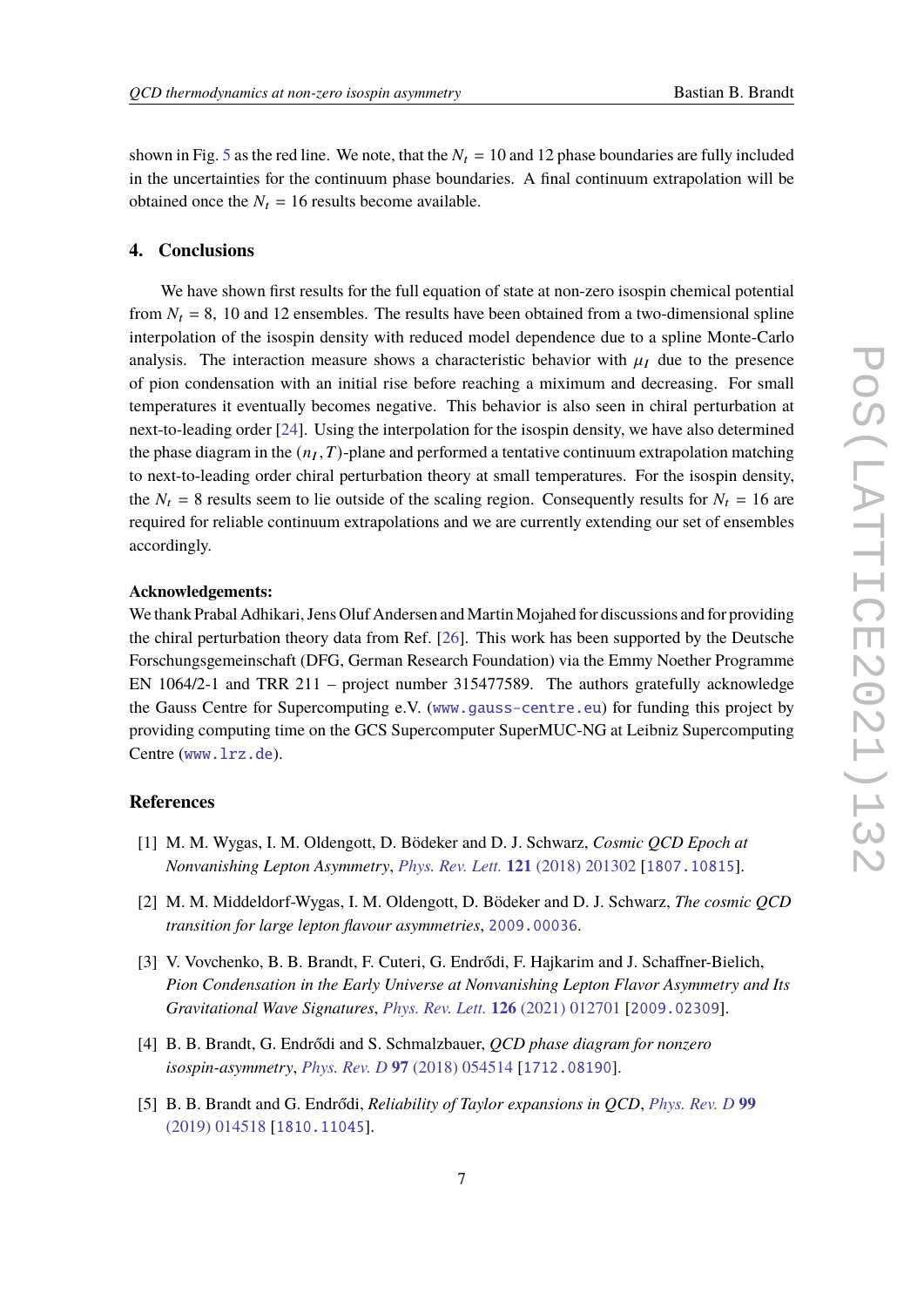- <span id="page-7-0"></span>[6] B. B. Brandt, G. Endrődi and S. Schmalzbauer, *QCD at nonzero isospin asymmetry*, *[PoS](https://doi.org/10.22323/1.336.0260)* **[Confinement2018](https://doi.org/10.22323/1.336.0260)** (2018) 260 [[1811.06004](https://arxiv.org/abs/1811.06004)].
- <span id="page-7-1"></span>[7] D. T. Son and M. A. Stephanov, *QCD at finite isospin density*, *[Phys. Rev. Lett.](https://doi.org/10.1103/PhysRevLett.86.592)* **86** (2001) 592 [[hep-ph/0005225](https://arxiv.org/abs/hep-ph/0005225)].
- <span id="page-7-6"></span>[8] J. B. Kogut and D. K. Sinclair, *Quenched lattice QCD at finite isospin density and related theories*, *[Phys. Rev. D](https://doi.org/10.1103/PhysRevD.66.014508)* **66** (2002) 014508 [[hep-lat/0201017](https://arxiv.org/abs/hep-lat/0201017)].
- [9] J. B. Kogut and D. K. Sinclair, *Lattice QCD at finite isospin density at zero and finite temperature*, *[Phys. Rev. D](https://doi.org/10.1103/PhysRevD.66.034505)* **66** (2002) 034505 [[hep-lat/0202028](https://arxiv.org/abs/hep-lat/0202028)].
- [10] J. B. Kogut and D. K. Sinclair, *The Finite temperature transition for 2-flavor lattice QCD at finite isospin density*, *[Phys. Rev. D](https://doi.org/10.1103/PhysRevD.70.094501)* **70** (2004) 094501 [[hep-lat/0407027](https://arxiv.org/abs/hep-lat/0407027)].
- [11] P. de Forcrand, M. A. Stephanov and U. Wenger, *On the phase diagram of QCD at finite isospin density*, *PoS* **LATTICE2007** (2007) 237 [[0711.0023](https://arxiv.org/abs/0711.0023)].
- [12] W. Detmold, K. Orginos and Z. Shi, *Lattice QCD at non-zero isospin chemical potential*, *[Phys. Rev. D](https://doi.org/10.1103/PhysRevD.86.054507)* **86** (2012) 054507 [[1205.4224](https://arxiv.org/abs/1205.4224)].
- <span id="page-7-7"></span>[13] P. Cea, L. Cosmai, M. D'Elia, A. Papa and F. Sanfilippo, *The critical line of two-flavor QCD at finite isospin or baryon densities from imaginary chemical potentials*, *[Phys. Rev. D](https://doi.org/10.1103/PhysRevD.85.094512)* **85** [\(2012\) 094512](https://doi.org/10.1103/PhysRevD.85.094512) [[1202.5700](https://arxiv.org/abs/1202.5700)].
- <span id="page-7-2"></span>[14] B. B. Brandt, F. Cuteri, G. Endrődi and S. Schmalzbauer, *The Dirac spectrum and the BEC-BCS crossover in QCD at nonzero isospin asymmetry*, *[Particles](https://doi.org/10.3390/particles3010007)* **3** (2020) 80 [[1912.07451](https://arxiv.org/abs/1912.07451)].
- <span id="page-7-3"></span>[15] B. B. Brandt, F. Cuteri and G. Endrődi, *Searching for the BCS phase at nonzero isospin asymmetry*, *PoS* **LATTICE2021** (2021) 232.
- <span id="page-7-4"></span>[16] B. B. Brandt, G. Endrődi and S. Schmalzbauer, *QCD at finite isospin chemical potential*, *[EPJ](https://doi.org/10.1051/epjconf/201817507020) Web Conf.* **175** [\(2018\) 07020](https://doi.org/10.1051/epjconf/201817507020) [[1709.10487](https://arxiv.org/abs/1709.10487)].
- <span id="page-7-5"></span>[17] B. B. Brandt, G. Endrődi, E. S. Fraga, M. Hippert, J. Schaffner-Bielich and S. Schmalzbauer, *New class of compact stars: Pion stars*, *[Phys. Rev. D](https://doi.org/10.1103/PhysRevD.98.094510)* **98** (2018) 094510 [[1802.06685](https://arxiv.org/abs/1802.06685)].
- <span id="page-7-8"></span>[18] S. Borsányi, Z. Fodor, C. Hoelbling, S. D. Katz, S. Krieg and K. K. Szabó, *Full result for the QCD equation of state with 2+1 flavors*, *[Phys. Lett. B](https://doi.org/10.1016/j.physletb.2014.01.007)* **730** (2014) 99 [[1309.5258](https://arxiv.org/abs/1309.5258)].
- <span id="page-7-9"></span>[19] HotQCD collaboration, *Equation of state in ( 2+1 )-flavor QCD*, *[Phys. Rev. D](https://doi.org/10.1103/PhysRevD.90.094503)* **90** (2014) [094503](https://doi.org/10.1103/PhysRevD.90.094503) [[1407.6387](https://arxiv.org/abs/1407.6387)].
- <span id="page-7-10"></span>[20] S. Borsányi, G. Endrődi, Z. Fodor, A. Jakovác, S. D. Katz, S. Krieg et al., *The QCD equation of state with dynamical quarks*, *JHEP* **11** [\(2010\) 077](https://doi.org/10.1007/JHEP11(2010)077) [[1007.2580](https://arxiv.org/abs/1007.2580)].
- <span id="page-7-11"></span>[21] C. R. Allton, S. Ejiri, S. J. Hands, O. Kaczmarek, F. Karsch, E. Laermann et al., *The Equation of state for two flavor QCD at nonzero chemical potential*, *[Phys. Rev. D](https://doi.org/10.1103/PhysRevD.68.014507)* **68** (2003) [014507](https://doi.org/10.1103/PhysRevD.68.014507) [[hep-lat/0305007](https://arxiv.org/abs/hep-lat/0305007)].